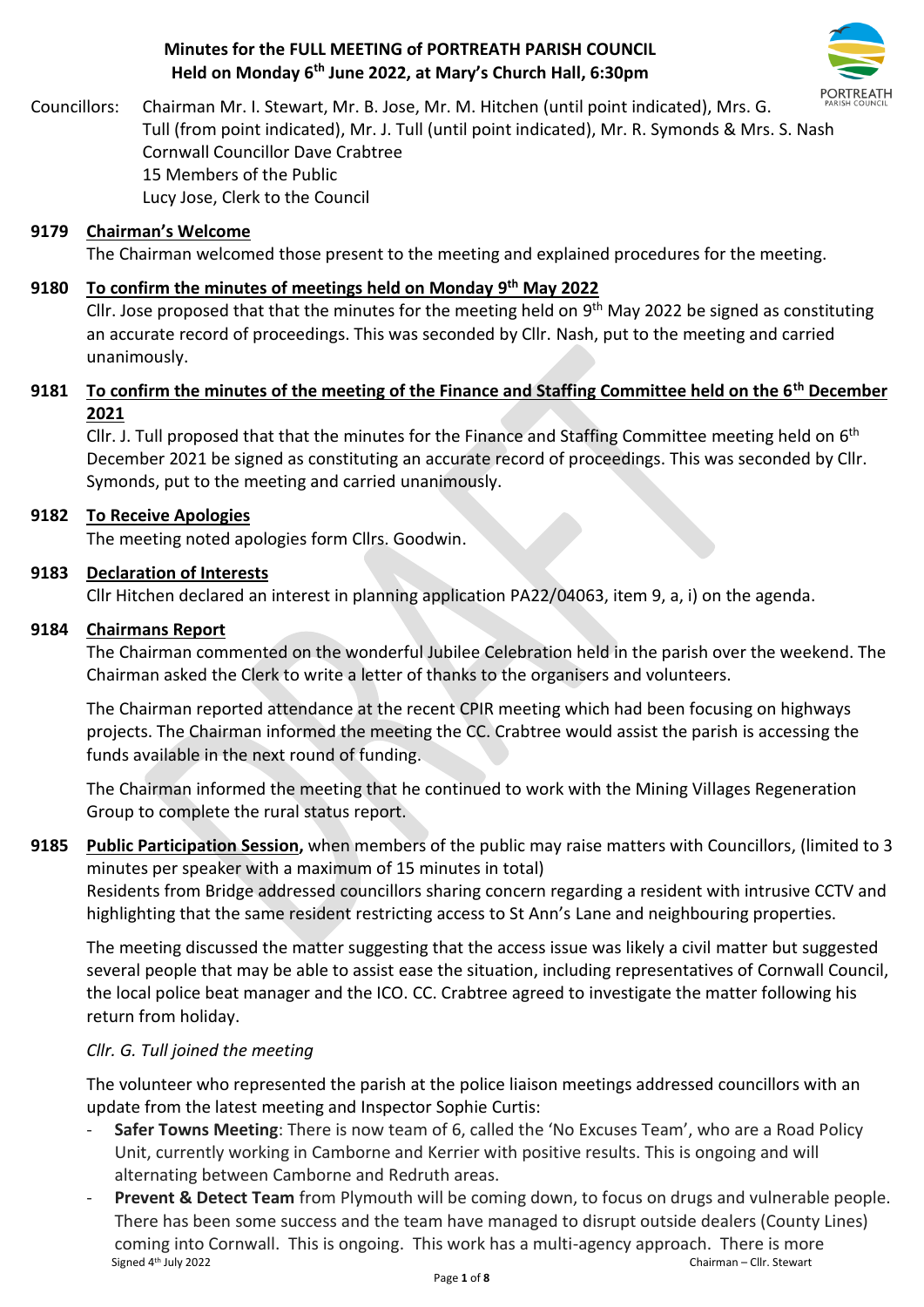research going into the level of criminality and violence that comes with dealers from out of county and how to help people dealing with drug debt.



- **Summer** The police have a more evidence-based way of patrolling hot spot areas. The Police are working on identifying these and over the next few months, there will be more police visibility in these areas.
- **Road Traffic Accidents** Fatalities are on the increase. There is evidence to suggest that driving standards have dropped over Covid. The police are now looking to crack down on driving offences. Looking at what the police can do locally, where suggestions were made:
	- Local campaign to raise awareness of speeding and attitudes on the roads:
	- Parish Councils to help advertise and raise awareness of speeding and attitudes towards driving
	- Community Speedwatch Campaign
	- 20's Plenty Campaign
	- Continual identification of Hot Spot areas

Redruth Councillors are working with Amazon to fund flashing speeding signs on the New Portreath Road.

Drink Driving was raised as a concern continues to be an issue within the county an educational approach, with more collaboration within schools and agencies to work towards preventing behaviour cycles passed down from generation to generation.

Specific concerns to Portreath included:

- Speed Complaints between Bridge and Portreath
- Tregea Hill speed
- Graffiti in the village This has also appeared in other areas. It appears to say AVOS. Information is being collated and they are trying to identify the suspect.

The Chairman thanked the volunteer for their support.

Residents present asked for a deceased animal on Tregea Hill to be removed. The Clerk agreed to report this and the Chairman explained the Cornwall Council Report it tool.

# **9186 To receive the report of Cornwall Councillor Dave Crabtree,** authorise any actions and consider any associated expenditure

CC Crabtree addressed the meeting informing members of his work thought out the month of May:

- **Traffic Data Monitoring:** CC Crabtree confirmed that there were a number of locations that monitoring had been requested, but due to its popularity there was a long waiting list for use of the device.
- **Speedwatch:** The speed gun is currently away for calibration, on its return the Speedwatch programme will commence.
- **Police Liaison Meeting:** The date of the next police liaison Group meeting would be the 21<sup>st</sup> June 2022.
- **Tregea Hill:** CC Crabtree confirmed that he had been in contact with the managing Director of Cormac and reported the dangerous condition of the road surface at the bottom of the hill, requesting that it be resurfaced ad a matter of urgency. CC Crabtree confirmed that there had been no response to this request. Despite regular chasing of highways CC Crabtree also commented that he had not yet had sight of the proposals for the top of Tregea Hill.
- **Tehidy Woods:** Commenting that the Portfolio holder for transport continues to push for parking charges to be introduced at Tehidy Woods, CC Crabtree conformed that he continued to lobby for the event's field to be used for campervan parking to generate income as an alternative to charging locals for parking at the woods.
- Forth Vean: CC Crabtree confirmed that he was awaiting the portfolio holder for transport to visit the junction to see what recommendation could be made to make the junction safer.

Bridge residents present highlighted the need for the resurfacing of Bridge Hill. CC Crabtree agreed to follow this up.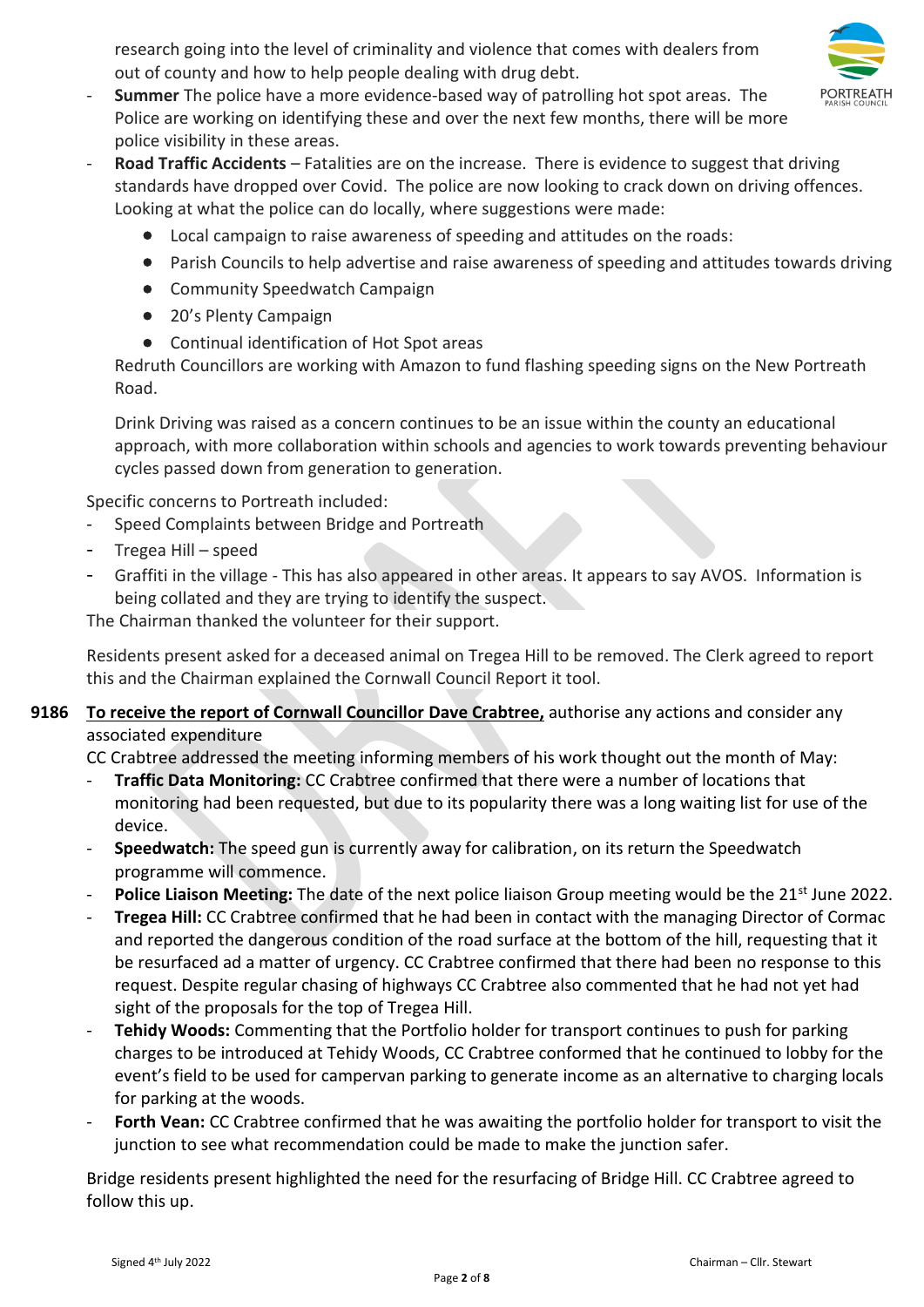## **9187 Planning**

**(a)** To give consideration as consultees to:

**i) PA22/04063 - Change of use from holiday dwelling to a C3 residential dwelling** Cambridge Barn, New Portreath Road, Redruth

*Cllr. Hitchen declared an interest in the application and left the meeting.* 

The Chairman invited the applicant to speak on the planning application.

Seeking support of the councillors the applicant spoke about the application, commenting that as a young local family, the change of use from holiday dwelling to residential dwelling was the only way they could raise funds to build the property on their land.

The Council listened to the comments of the planning officer, the planning history of the land and considered the comments of those who had visited the site. Following discussion Cllr. G. Tull proposed members of Portreath Parish Council support the proposal. This was seconded by Cllr. Nash, put to the meeting and carried with three votes in favour, one against. Two councillors abstained from voting on the proposal.

*Cllr. Hitchen was invited to re-join the meeting.* 

*Cllr. J. Tull left the meeting.* 

# **ii) PA22/02558 - Two new semi-detached houses**

Orchard Leigh, Bridge

The Chairman summarised the proposal and invited the applicant to address councillors.

The applicant spoke at length of their local connection to the area, the access to the site and the sympathetic design of the properties. The applicant confirmed that one property was for a family member and the other would be an open market dwelling.

Residents of Bridge spoke in strong objection to the proposal highlighting:

- The flood risk to both the properties proposed, the neighbouring properties and the Portreath Stream.
- The design of the proposed dwellings being out of character with the area.
- The danger of increasing the traffic in the already hazardous access to the neighbouring properties.
- The impact of the proposed on the community of Bridge should they not be designated as first homes.
- Increase of noise created by the additional dwellings.
- The loss of trees and wildlife by the building of dwellings in the area.
- Overlooking of neighbouring properties.

Councillors considered the planning application noting the objection from the Environment Agency and the lack of any kind of flood risk assessment. Councillors concurred that flooding was of concern, to both the properties and the wider community. Councillor commented that two properties on the plot should be considered overdevelopment.

Following further discussion Cllr. Jose proposed that members of Portreath Parish Council object to the proposal due to:

- The potential increase of flood risk to both the neighbouring properties, proposed properties and Portreath Stream.
- The dangerous access to the proposed from the highway.
- The potential over development of the plot.

This was seconded by Cllr. Hitchen, put to the meeting and carried unanimously.

# **iii) PA22/04676 - Loft conversion with rear dormer**

15 Tregea Close Portreath Cornwall TR16 4TR

Following short discussion, it was **RESOLVED** that Portreath Parish Council would support this proposal.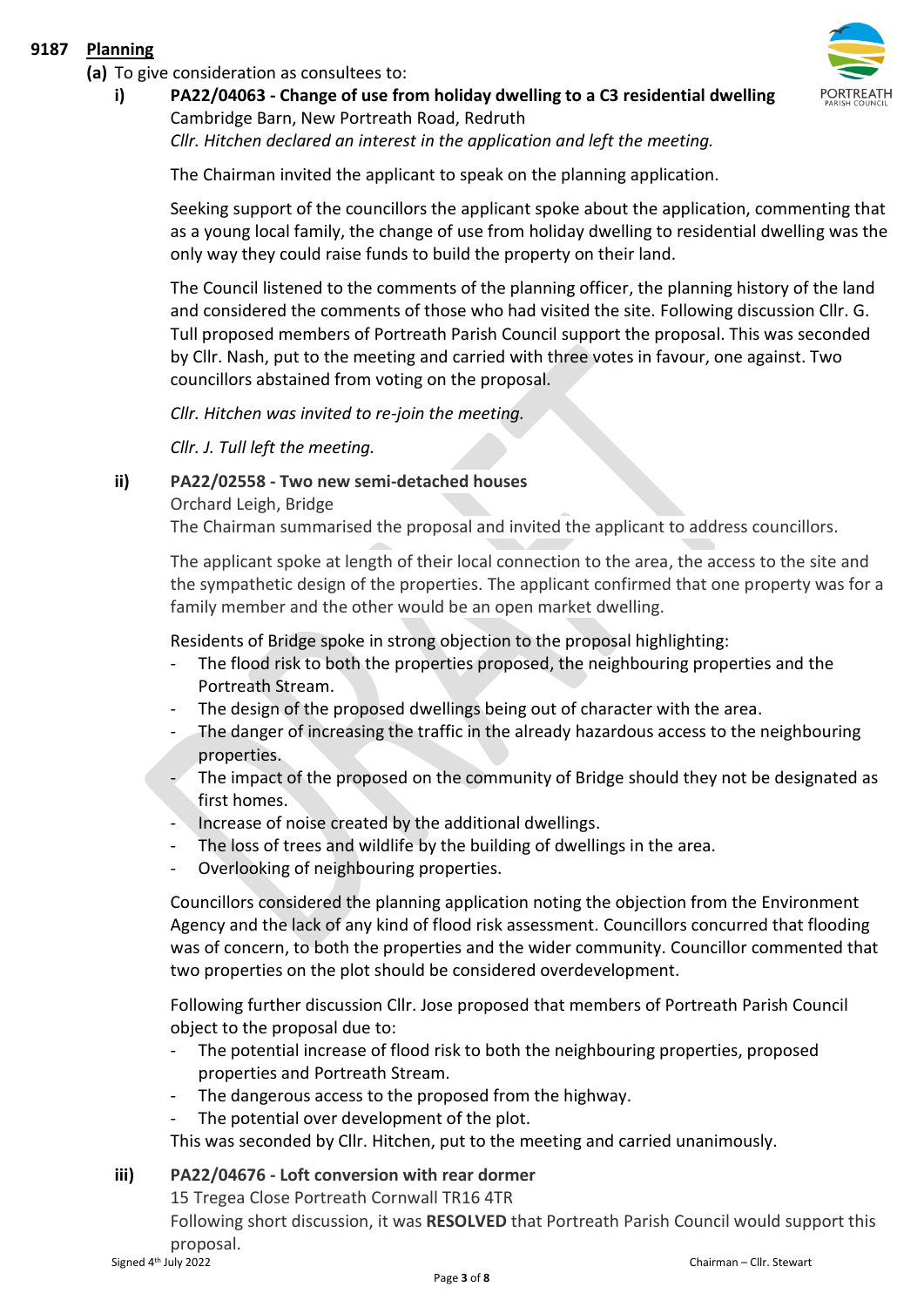# **(b)** To give consideration to:

**i) PA22/03587 | The construction of 60 dwellings with associated gardens, parking and landscaping and vehicular access from U6046 (Approval of reserved matters of Access, Appearance, Landscaping, Layout and Scale pursuant to planning permission PA18/06071) | Land South West Of Tolgus Vean Farmhouse Tolgus Redruth**

The meeting acknowledged that the application had been approved in principal and that this was the reserved matters application outlining design and landscaping of the site.

Following discussion regarding the flood risk to the Portreath Stream and the impact of the development of the sewage system in Portreath Members of Portreath Parish Council **RESOLVED** to comment on the planning application with the following statement: Portreath Parish Council is concerned regarding the impact of this development on the Portreath Stream and how the sewage from the development will be managed. Councillors are concerned that the impact the runoff from the development could have on the Portreath Stream and ask that adequate flood attenuation measures are included in the design at this stage. Councillors request clarification of the arrangements for the management of the sewerage created by this development and ask that it is brought to your attention that the sewage treatment plant in Portreath struggles with current capacity.

**(c)** To give consideration as consultees to any planning applications received since the preparation of this agenda

The meeting noted that planning application PA22/03368 & PA22/04757 had been received since the preparation of the agenda and would be considered at the next meeting of the council.

**(d)** To give consideration to any planning applications referred to the council under the 5-day notice protocol

The Clerk informed the meeting that planning application PA22/02650 had been referred back to the council under the local council protocol.

Following discussion, it was **RESOLVED** that the council would follow option 2 of the local council's protocol and agree to disagree with the recommendation of the planning officer.

- **(e)** To note any planning appeals None
- **(f)** To receive the report of planning decisions and correspondence and authorise any actions The meeting noted that planning applications PA22/02115 and PA22/02354 had been approved and that planning application PA22/00202 had been granted.
- **9188 To receive the following reports,** authorise any action and consider associated expenditure
	- **(a) Finance** 
		- **i)** To receive report on the balance of the bank account The Clerk reported that on the  $31^{st}$  May 2022 balance of the current account stood at £42,753.63 and the balance of the Savings Account stood at £40,238.38. The Bank statements were signed by Cllr. Symonds.
		- **ii)** To approve the bank reconciliation for the month of May 2022 The Clerk presented the Bank reconciliation for the month of May 2022 to the meeting. This was approved by councillors and signed by Cllr. Symonds.
		- iii) To receive the Payment Schedule for the period 1<sup>st</sup> May 2022–31<sup>st</sup> May 2022 and authorise payment of invoices received, and payments scheduled for 1<sup>st</sup> June 2022 – 30<sup>th</sup> June 2022 Out lining the payment schedule the Clerk detailed payments made totalling £3982.06 for the period  $1<sup>st</sup>$  May 2022 – 31<sup>st</sup> May 2022 and payments totalling £12551.40 due for payments in the period  $1<sup>st</sup>$  June 2022– 30<sup>th</sup> June 2022.

The Chairman proposed that the clerk line up payments as listed in the schedule. This was seconded by Cllr. Symonds, put to the meeting and carried unanimously.

**iv)** To note any income received

Signed 4<sup>th</sup> July 2022 The meeting noted income received from Zurich Insurance of £681.18.

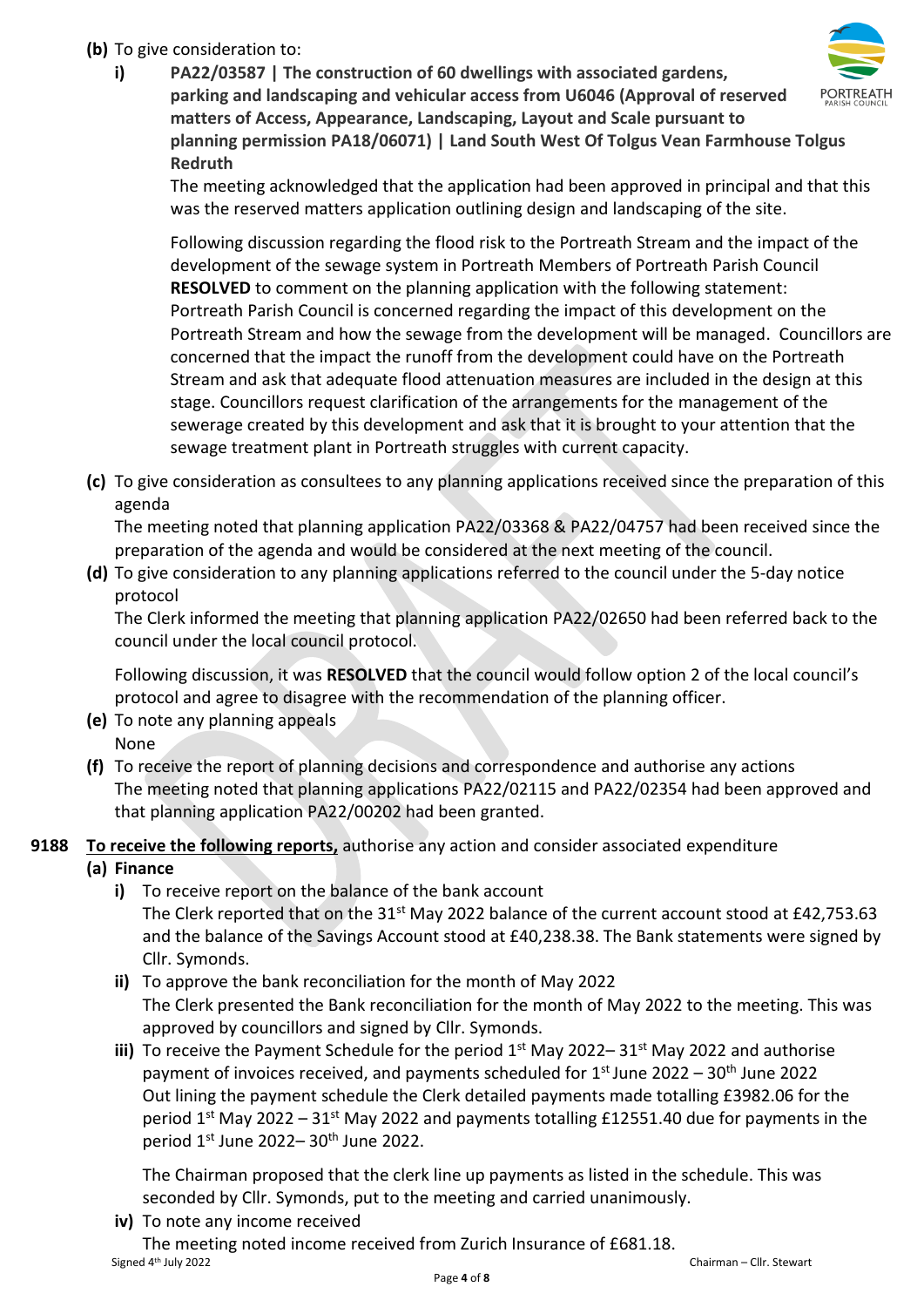## **(b) Finance and Staffing Committee Report**



Councillors noted that a meeting of the Finance and staffing committee was scheduled for the 20<sup>th</sup> June 2022.

# **(c) Clerks Report,** authorise any action and consider associated expenditure

**i)** General report

i) General Report

- **Standing Orders Review:** The Clerk informed the meeting that SO 18 had been amended in the model document, therefore recommends that this council review them to reflect this change regarding procurement.
- **Training:** The Clerk reported attending the SLCC training seminar in Exeter and requested that they attend the SLCC branch meeting 6<sup>th</sup> July. Councillors concurred that this would be beneficial.
- **ii)** Action Plan

The Clerk reminded councillors of their responsibility to carry out the tasks listed in the action plan, once they had committed to carrying out a task.

**iii)** Platinum Jubilee The Chairman reported a successful programme of events, with positive feedback form members of the public.

#### **9189 To consider the councils views to the Public Spaces Protection Order, Renewal of existing dog bans on beaches and formulate an early response to the Beach Restrictions consultation,** authorise any action and consider associated expenditure

The council considered a response to this consultation, discussing the merits of the current arrangement, and perks from previous PSPO's.

The Clerk informed the meeting that only negative reports of the current PSPO had been received from parishioners and visitors and councillors and members of the public present shared negative incidents of dogs on the beach.

# *Cllr. Hitchen left the meeting.*

Councillor Jose proposed that the council responds to the early beach restrictions consultation survey with the following statement:

Members of Portreath Parish Council would like to see amendments made to the current PSPO arrangements for dogs on Portreath Beach. Councillors would support the hours the PSOP covered to remain as with the current PSPO, with dogs banned form the beach between 10 am and 6pm but would like to see the ban extended to cover the period  $1<sup>st</sup>$  May – 31 August annually.

This was seconded by Cllr Nash, put to the meeting and carried with 4 votes in favour and 1 vote against.

# **9190 To approve the co-option process to fill the casual vacancy of Councillor,** authorise any action and consider associated expenditure

The Clerk confirmed that the electors of the parish had not requested an election and that the council could now fill the position by co-option.

Councillors unanimously resolved to fill the vacancy by co-option.

The Clerk suggested that councillor consider the time scales for filling the vacancy and commented that if the vacancy was advertised on the 7<sup>th</sup> June there would be a short but sufficient window of time for interested persons to apply for co-option at the July meeting. Councillors felt this time scale was too short and asked for the position to be filled at the August meeting of the council.

The clerk confirmed that interested person should apply in writing with the names and signatures of two electors as proposer and seconder for the position. The Clerk informed councillors that at the August meeting interested persons would be invited to introduce themselves to the council and that should there be more than one applicant a vote would take place to fill the position.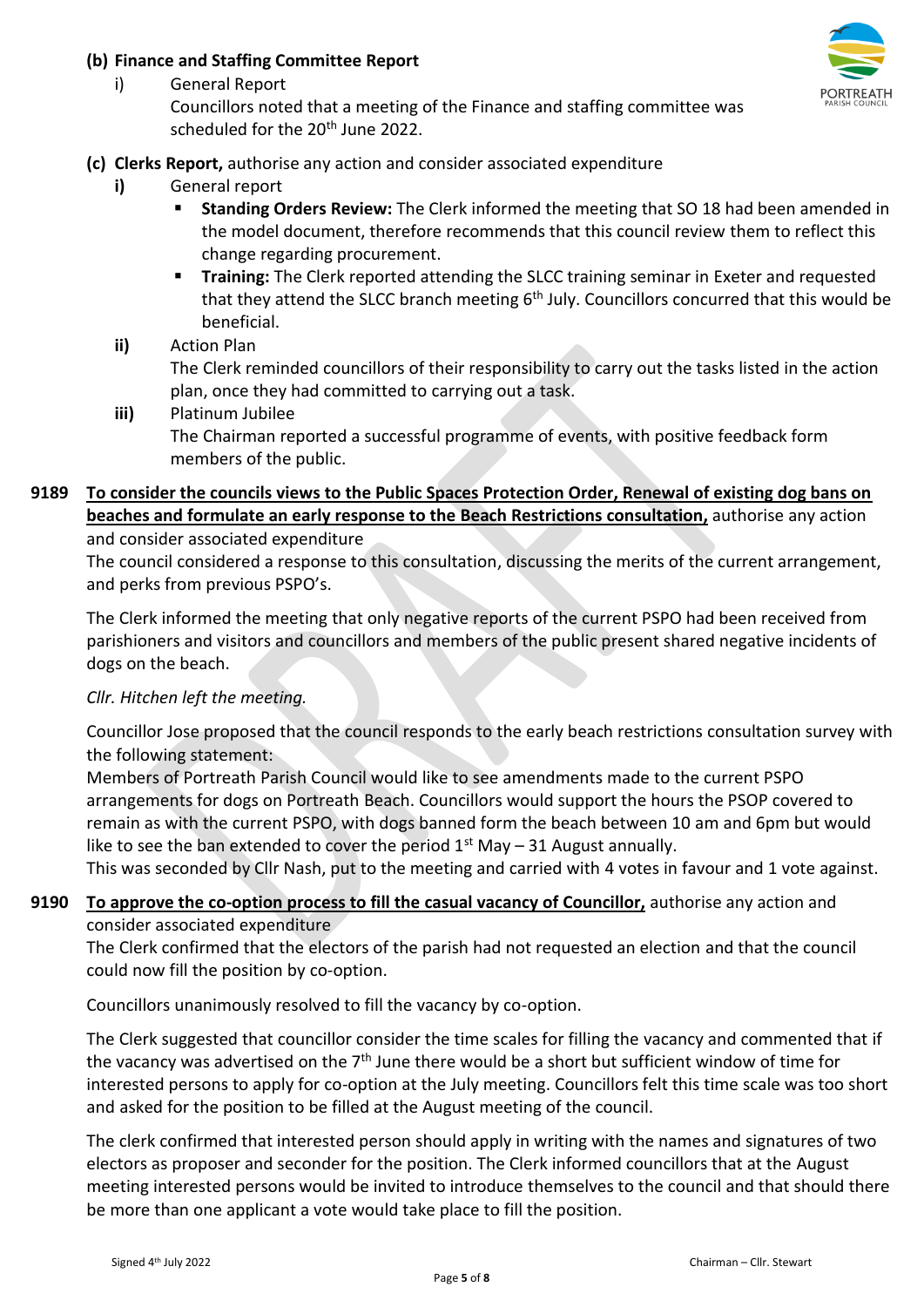# **9191 To consider requesting that Cornwall Council reinstates the Tehidy Management Committee to include members from local councils and members of the public,** authorise



any action and consider associated expenditure

The Chairman invited CC. Crabtree to explain what other local councils have resolved regarding this matter.

CC Crabtree summarised the role of the previous management Committee, councillors considered the benefits of the committee. Following discussion members of Portreath Parish Council **RESOLVED** to request that Cornwall Council reinstates the Tehidy Management Committee to include members from local councils and members of the public.

## **9192 Speedwatch**

*a) Community Speed Watch programme* 

The Chairman summarised the project, reiterating the comments of CC Crabtree from earlier in the meeting. The meeting suggested places the project would be beneficial and noted that the programme could not operate in 60mph areas.

The meeting concurred that this programme would be good to support the 20 is plenty campaign, and the meeting noted that the 20mph limit would be enforceable by the police.

*b) Consider purchase and installation of radar speed indication devices in various location in the parish, authorise any action and consider associated expenditure* 

The Chairman informed the meeting of the research he had carried our and identified several types of radar speed indication device that could be purchased and summarised the cost of the units. The Chairman remined the council of the cost of installing poles suitable for such devices, that may also be required.

The meeting discussed battery, solar and mains fed devices and talked of how batter changing could be managed should the project come to fruition.

The meeting concurred that the purchase of such devices would be beneficial to parishioners and identified funding in the recently created CIL fund to cover the cost of a unit.

Residents from Bridge identified a potential funding source for a device, for sole use in the village of Bridge.

Members of Portreath Parish Council **RESOLVED** to continue to explore the option of purchasing radar speed indication devices for the parish.

# *c) Consider the formation of a working party to manage radar speed indication devices and work with the community speed watch team*

The meeting noted the need for such a working party and agreed to consider this further, along with the exploration of the purchase of radar speed indication devices for the parish.

## **9193 Update on projects for the year 21/22,** authorise any action and consider associated expenditure

## **a) Former Public Toilets**

The Chairman informed the meeting that the short-term agreement for the rental of the former ladies' toilet was now under way, which would generate a small income for the council.

The Chairman summarised the decision from the last meeting to investigate the redevelopment of the former toilets. Cllr. G. Tull confirmed that of grants they had investigated to date a parish office would not secure funding, but comments that if the building had multi uses it would more likely attract funding. Cllr. Tull agreed to look further into funding and Cllr. Jose confirmed that they had contacted a company requesting quotes for full project management of such project.

## **b) Public Toilets**

The Chairman reported that the toilets were running smoothly, with minor maintenance addressed by the working group throughout the month. The Chairman commented that a meeting was due with the cleaning contractor confirm some contractual responsibilities, in relation to the employment of additional cleaning staff.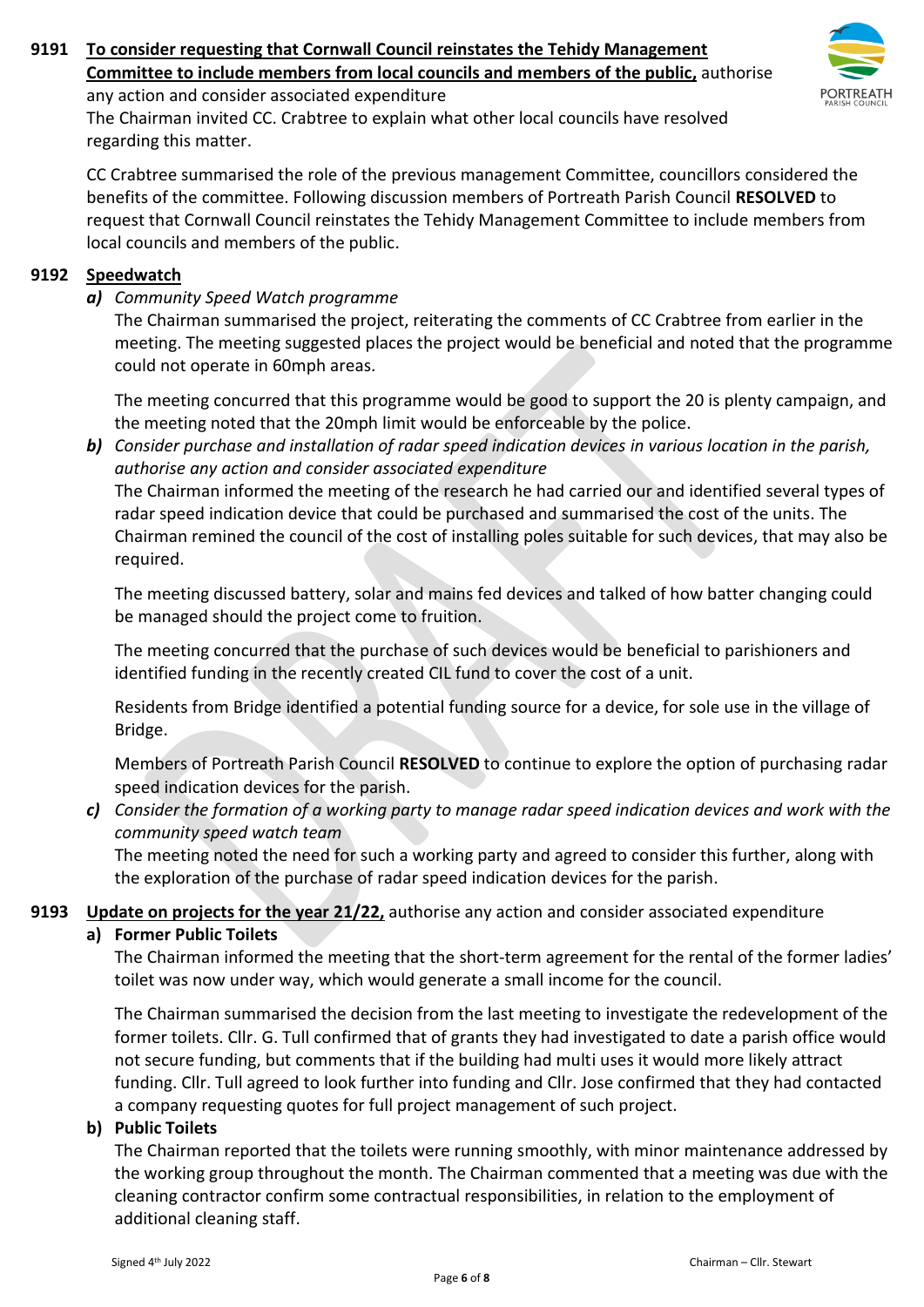# **c) Neighbourhood Development Plan (NDP)**

The Chairman confirmed that the date for the NDP referendum had been set for the 23rd June2022. The Chairman confirmed that Cllr. Goodwin had been working on the website to make the information more easily accessible to those who wish to do further research prior to voting. The Clerk agreed to advertise the referendum on the website and social media pages.



# **d) Signage**

The Chairman confirmed that the Welcome to the Parish signage would be installed later in June.

# **e) Technology**

The Chairman informed the meeting that the council still awaits the advice of Cllr. Goodwin on the project and screen that are recommended for purchase.

Cllr. Symonds brought to the attention of the council, the poor-quality mobile telephone that the clerk uses. Following discussion Cllr. G. Tull proposed that the Clerk purchase a mobile telephone that is fit for purpose and supports the Clerks working requirements. This was seconded by Cllr. Symonds, put to the meeting and carried unanimously.

# **f) WAAF Site**

# **i) General update**

None

**ii) Update on the proposals for the future of the WAAF Site,** authorise any action and consider associated expenditure

The Chairman summarised the advice of the solicitors with regards to signing the Heads of Term (HOT) document and recommended the council ask the solicitors to amend the HOT as per their advice. The Chairman proposed that the council ask the solicitors to amend the HOT as per their advice. This was seconded by Cllr. Jose, put to the meeting and carried unanimously.

The Chairman commented that following these amendments the HOT should be ready for signing.

# **g) Consider the formation of a working group to identify potential future projects for the council to consider**

The Chairman proposed that members of Portreath Parish Council form a working group to identify potential future projects for the council to consider. This was seconded by Cllr. G. Tull , put to the meeting and carried unanimously.

The Chairman asked the Clerk to advertise the details of the working group to encourage membership from parishioners.

# **9194 To receive various items of correspondence,** authorise any action and consider associated expenditure

# **a) Correspondence circulated by email**

**i) Lanteglos by Fowey Parish Council**: Request to consider joining the approach to the local government ombudsman to elicit change from Cornwall Council in respect of allocation of social housing.

The Clerk read the correspondence and councillors concurred that they should seek more information. The Chairman agreed to follow this up.

**b) General correspondence** 

None

**c) Correspondence received since the preparation of this agenda**  None

# **9195 To give consideration to any applications received for grants/donations**

The meeting noted that there were no requests for grants. However, Cllr. Jose proposed that a donation of £250.00 be made to the Portreath Surf Lifesaving Club in recognition of their provision of volunteer safety patrols on the beach where lifeguards are not on duty. This was seconded by The Chairman, put to the meeting and carried unanimously.

# **9196** To agree the date of the next meeting, Monday 4<sup>th</sup> July 2022, 6:30pm

Signed 4<sup>th</sup> July 2022 The meeting agreed that date of the next meeting be Monday  $4<sup>th</sup>$  July 2022, 6:30pm